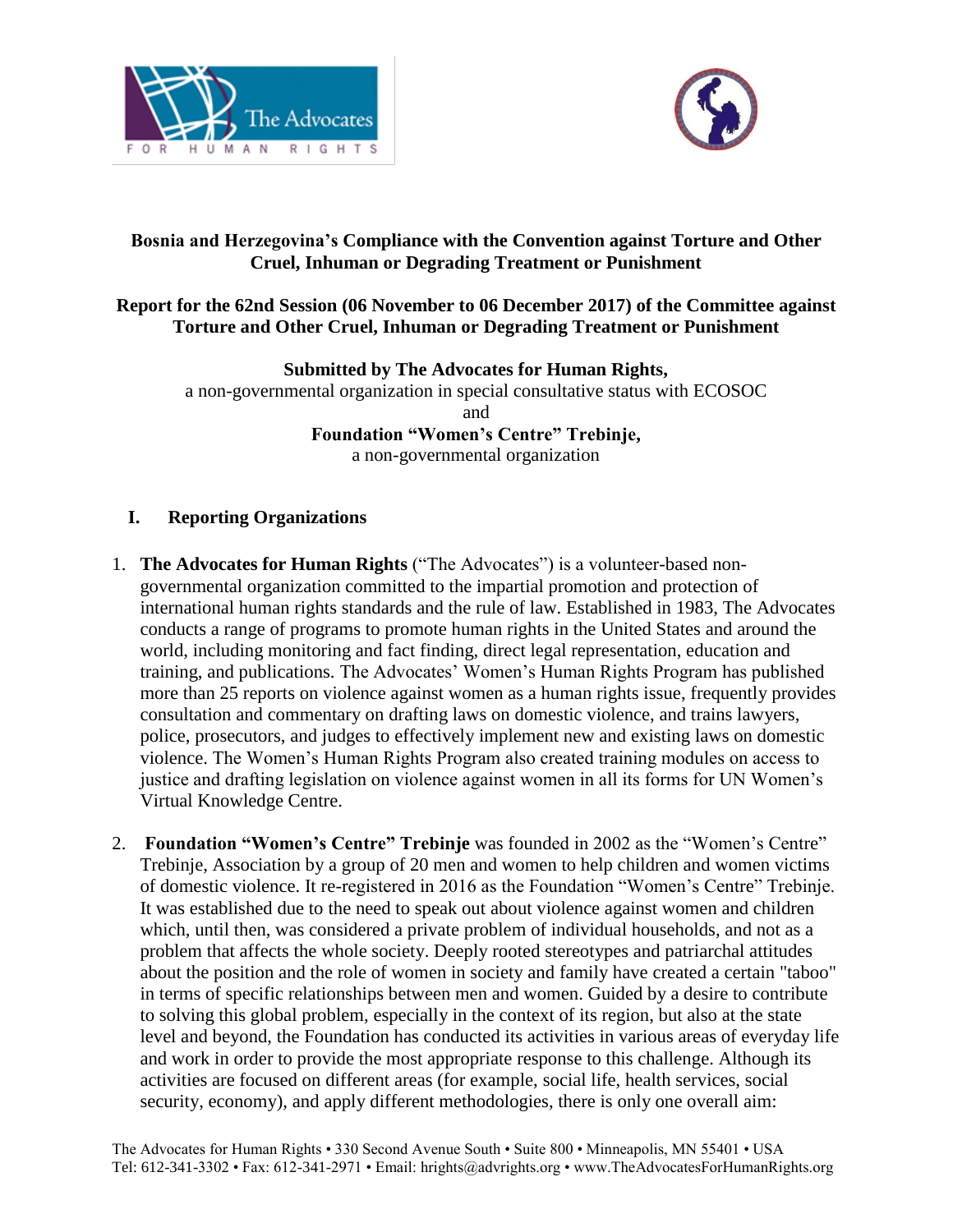improvement of status of women in society of the Republic of Srpska and Bosnia and Herzegovina, primarily through the development of partnerships between men and women in family and in society.

The Foundation's vision is to improve the status of women in society and family, and a life free of violence. Its mission is to fight for children's and women's rights in all segments, and the economic empowerment of women. The Foundation's work is based on needs assessment so that the results are the product of recognized needs and voluntary contributions to attend to those needs.

# **II. Introduction**

- 3. Domestic violence is a form of discrimination against women and violates women's human rights. It violates a woman's right to life, bodily security and integrity, equal protection, and freedom from torture. The Convention defines torture in Article 1 as severe mental or physical pain or suffering that is intentionally inflicted either by a State actor or with the consent or acquiescence of a State actor for an unlawful purpose. The Convention also obligates the State party to protect victims from torture and hold perpetrators accountable in: Article 2 (non-derogable requirement of effective legislative, administrative, judicial or other measures to prevent acts of torture, including acts by private actors); Article 4 (acts of torture must be identified as offenses under criminal law and receive the appropriate penalty); Article 7 (criminalized cases of torture should be submitted to authorities for prosecution); Article 12 (prompt investigation by impartial and competent authorities); Article 13 (victim's right to complain and to have their complaint examined by competent authorities; State's obligation to protect victim and witnesses); and Article 14 (victims' right to redress and compensation, including rehabilitation).
- 4. The Committee has clarified that domestic violence falls under the purview of the obligations set forth in the Convention. Violence against women, such as domestic violence, contravenes the Convention when the government fails to prevent such violence from taking place and does not prosecute or punish perpetrators of the violence. As stated in General Comment No. 2:

"… where State authorities or others acting in official capacity or under colour of law, know or have reasonable grounds to believe that acts of torture or illtreatment are being committed by non-State officials or private actors and they fail to exercise due diligence to prevent, investigate, prosecute and punish such non-State officials or private actors consistently with the Convention, the State bears responsibility and its officials should be considered as authors, complicit or otherwise responsible under the Convention for consenting to or acquiescing in such impermissible acts. Since the failure of the State to exercise due diligence to intervene to stop, sanction and provide remedies to victims of torture facilitates and enables non-State actors to commit acts impermissible under the Convention with impunity, the State's indifference or inaction provides a form of encouragement and/or de facto permission. The Committee has applied this principle to States parties' failure to prevent and protect victims from gender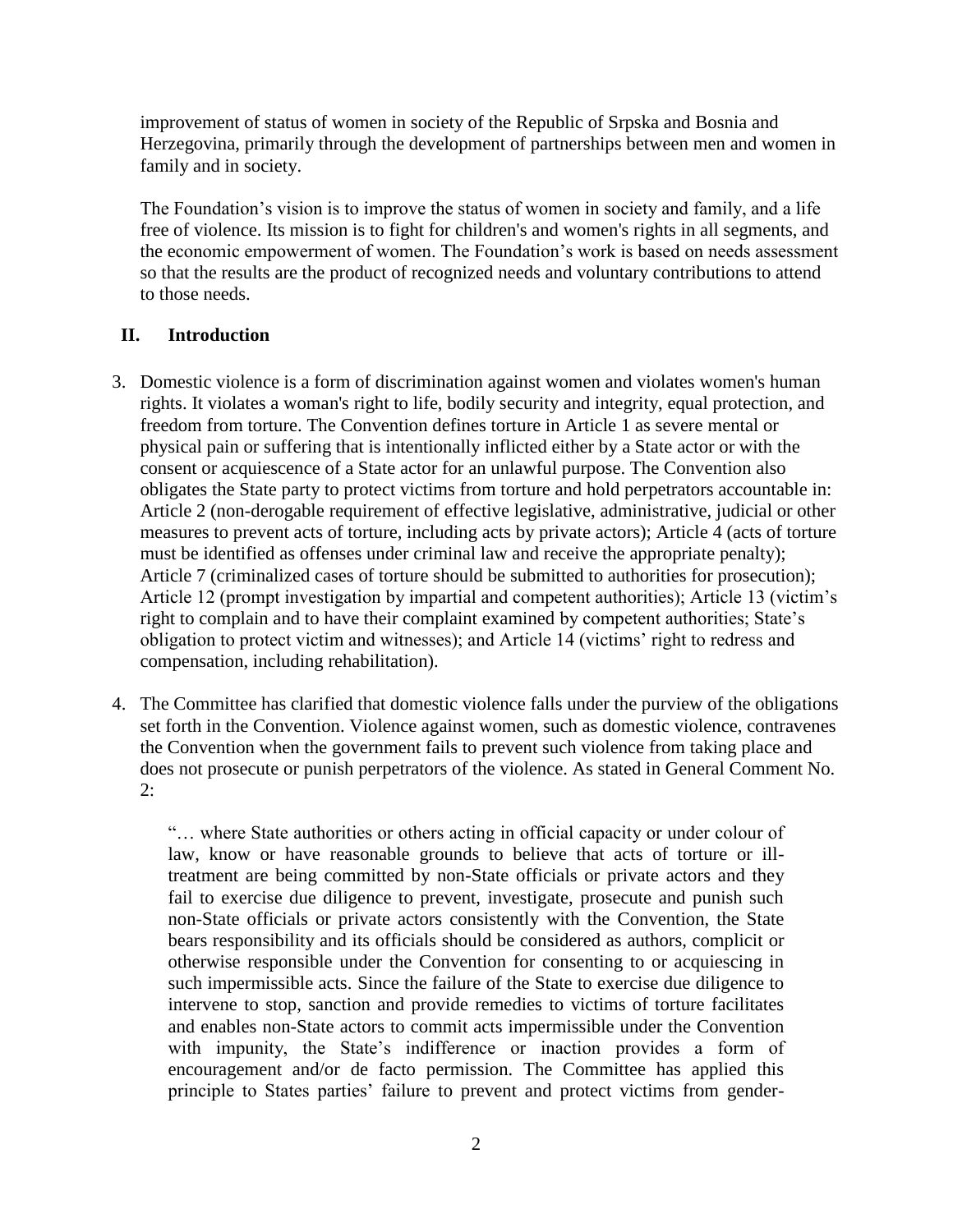based violence, such as rape, domestic violence, female genital mutilation, and trafficking."<sup>1</sup>

- 5. The Committee has also recognized State party obligations to report on violence against women by private actors in communities and homes and the measures taken to prevent and punish such violence, $2$  ensure adequate care and protection for victims to avoid retraumatization during legal procedures,<sup>3</sup> provide adequate legal aid to victims lacking the necessary resources to bring complaints and make claims for redress,<sup>4</sup> take measures to protect victims against intimidation and retaliation "at all times before, during and after judicial, administrative or other proceedings that affect the interests of victims,"<sup>5</sup> and not impede the enjoyment of the right to redress through, for example, "evidential burdens and procedural requirements that interfere with the determination of the right to redress" or the "failure to provide sufficient legal aid and protection measures for victims."<sup>6</sup>
- 6. Domestic violence continues to be a widespread problem throughout Bosnia and Herzegovina. In 2013, the State-level Agency for Gender Equality published research on the prevalence of abuse against women. The study found that almost half of the women surveyed experienced psychological or physical abuse from the age of 15 (47.2 percent across the country and 47.3 percent in the Republic of Srpska). <sup>7</sup> Psychological abuse was the most common form, with a prevalence rate of 41.9 percent. Physical violence was second, with a prevalence rate of 24.3 percent, and sexual violence was third, with a rate of 6 percent.<sup>8</sup> The Agency for Gender Equality also reported that only 17 percent of women who experienced domestic violence sought help.<sup>9</sup>
- 7. In the concluding observations to Bosnia and Herzegovina's last review, the Committee recommended that the State party "enhance its efforts to prevent, prosecute and punish all forms of violence against women and children, including domestic violence" and "provide support for victims through the establishment of additional shelters, the provision of free counseling services and such other measures as may be necessary for the protection of victims."<sup>10</sup> In paragraph 6 of the List of Issues, the Committee requested information on the number of complaints, investigations, prosecutions, convictions, and sentences handed down

 $\overline{a}$ 

<sup>&</sup>lt;sup>1</sup> U.N. Committee Against Torture (CAT), General Comment No. 2: Implementation of Article 2 by States Parties, 24 January 2008, CAT/C/GC/2, para. 18, available at, [http://www.unhcr.org/refworld/docid/47ac78ce2.html,](http://www.unhcr.org/refworld/docid/47ac78ce2.html) last visited Oct. 8. 2017.

<sup>2</sup> General Comment No. 2, para. 22.

<sup>3</sup> General Comment No. 3, paras. 21 and 33.

<sup>4</sup> General Comment No. 3, para. 30.

<sup>5</sup> General Comment No. 3, para. 31.

<sup>6</sup> General Comment No. 3, para. 38.

<sup>&</sup>lt;sup>7</sup> Executive Summary, p. 15, [http://arsbih.gov.ba/wp-content/uploads/2014/01/studija\\_prevalenca.pdf,](http://arsbih.gov.ba/wp-content/uploads/2014/01/studija_prevalenca.pdf) last accessed Oct. 8, 2017.

<sup>&</sup>lt;sup>8</sup> Executive Summary, p. 15. [http://arsbih.gov.ba/wp-content/uploads/2014/01/studija\\_prevalenca.pdf.](http://arsbih.gov.ba/wp-content/uploads/2014/01/studija_prevalenca.pdf)

<sup>9</sup> US. Dep't of State, Country Reports on Human Rights Practices for 2015, Bosnia and Herzegovina, available at <https://www.state.gov/j/drl/rls/hrrpt/humanrightsreport/index.htm#wrapper> (2015 Human Rights Report).

<sup>&</sup>lt;sup>10</sup> U.N. Committee against Torture, Consideration of reports submitted by States parties under article 19 of the Convention, Concluding observations of the Committee against Torture, 20 Jan 2011, CAT/C/BIH/CO.2-5, para. 13.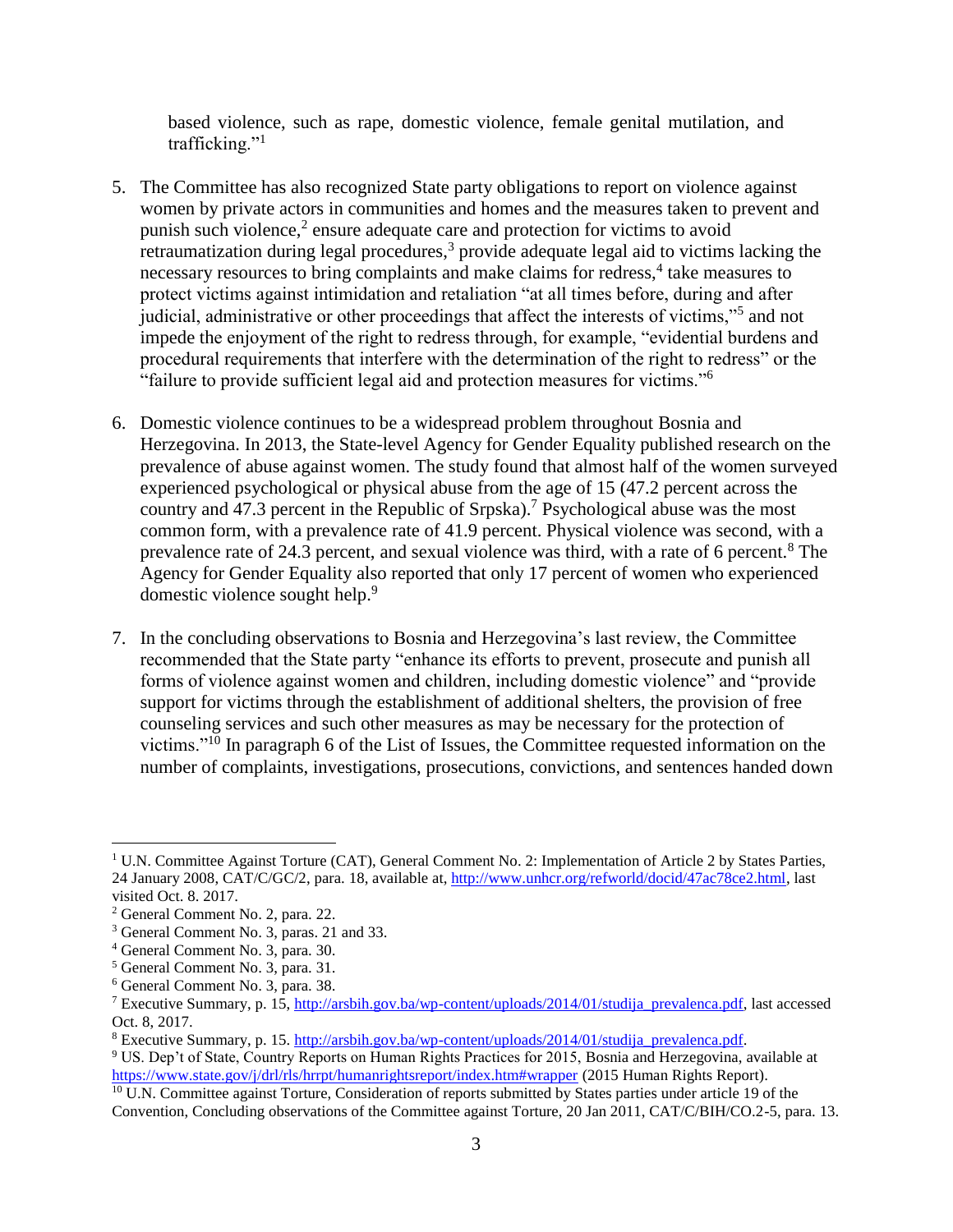in cases of gender-based violence since November 2010. <sup>11</sup> This report provides information with respect to the Committee's request in paragraph 6, particularly with respect to the Republic of Srpska, and other issues with respect to violence against women in the Republic of Srpska.

### **III. Overview of Legal Framework**.

 $\overline{a}$ 

- 8. Bosnia and Herzegovina is composed of two entities, the Federation of Bosnia and Herzegovina and Republic of Srpska (RS), and one self-governing district, District Brčko. The two entities are highly autonomous. Each has its own constitution, judicial systems, and legislatures. The national legislature has authority over limited issues and most legislative functions occur at the entity level.
- 9. Although RS has enacted several laws, challenges still exist in their implementation to effecively protect victims and hold perpetrators of domestic violence accountable.

# **IV. Analysis of Compliance with the Convention in Response to Paragraph 6 of the List of Issues.**

#### A. **Data on domestic violence is not consistently collected.**

- 10. Article 34 of the Law on Protection from Domestic Violence (LPDV) of RS results in a significant improvement in collecting data on domestic violence. The article requires all parties and other bodies authorized to act under the law to keep records of their actions, directs the Ministry of Family, Youth and Sports to collect, process, and record information on domestic violence, and regulates the content of the records and reports of domestic violence. As a result, data for 2014, 2015, and the first half of 2016 are in a merged register of cases of domestic violence recorded by all security and protection organs. However, this data does not include reports from NGOs, who provide direct services to victims of domestic violence. In addition, the different forms of reporting lead to confusion and a lack of clarity on the situation throughout RS. Analyzing and comparing the statistics published by the Ministry of Family, Youth and Sports by each of the protection organs for the aforementioned period (January 2014-June 2016), yields the following results:
- 11. The Ministry of Internal Affairs RS reported a total of 2,839 cases of domestic violence, out of which men were the perpetrators in 95 percent of cases. The police submitted 1,098 reports on committed criminal offenses to prosecutors, out of which 293 persons were detained. The police filed a total of 45 requests for the imposition of emergency protective measures to misdemeanor courts, and the courts issued orders in at least 18 cases. There were 291 protective measures proposed (most of which were protective measures for the prohibition of harassment or stalking). The police implemented 173 different protective measures. Perpetrators possessed legal or illegal weapons in 106 cases, and perpetrators used weapons in  $18$  cases.<sup>12</sup>

<sup>&</sup>lt;sup>11</sup> U.N. Committee against Torture, List of issues prior to the submission of the sixth periodic report of Bosnia and Herzegovina, CAT/C/BIH/Q/6, 17 Jan 2013, ¶6.

 $12$  Data for January 2014 to June 2016 available through reports on the Ministry of Family, Youth and Sports' website at http://www.vladars.net/sr-SP-Cyrl/Vlada/Ministarstva/mpos/oPorodica/Pages/Splash.aspx#collapsible0.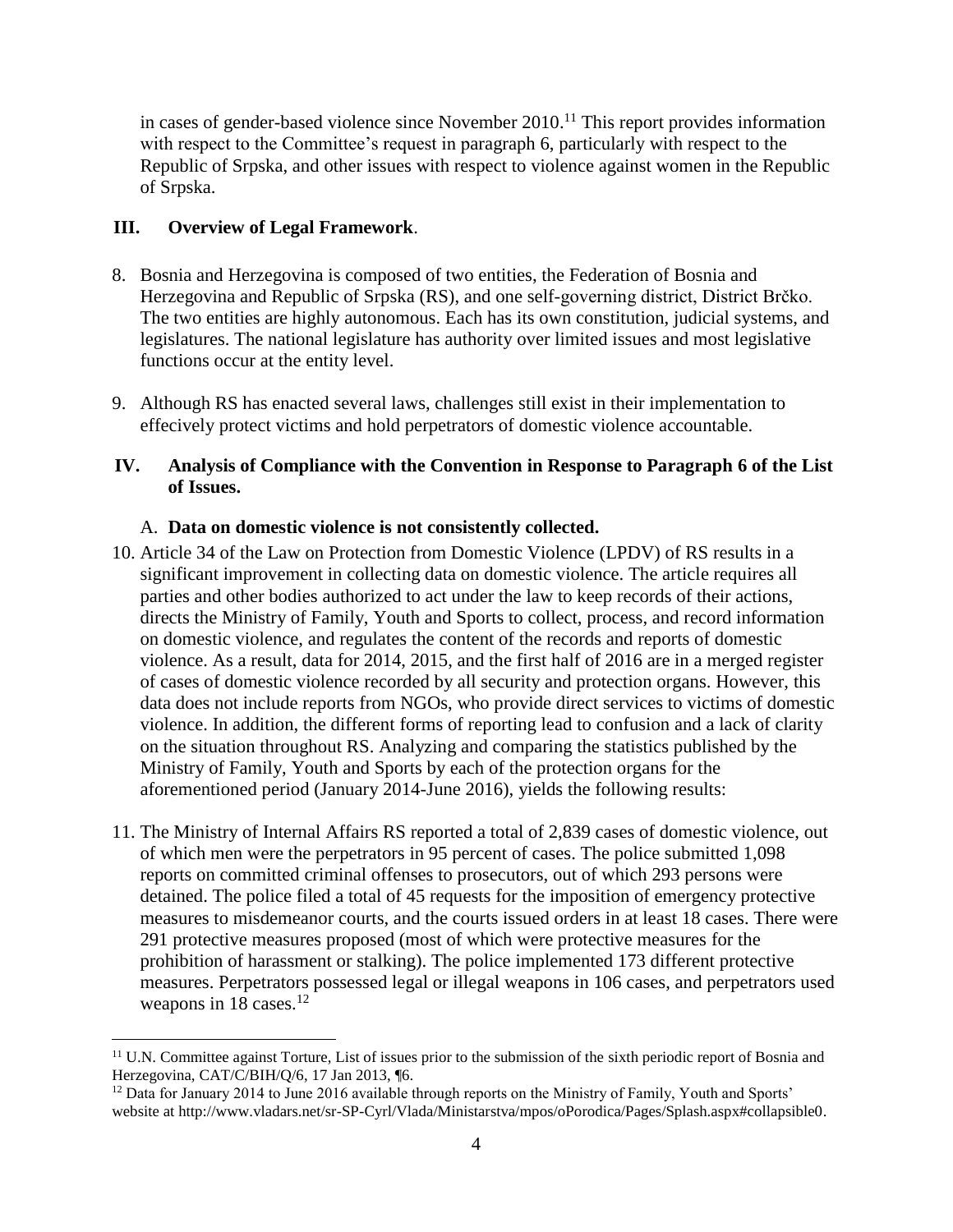- 12. During the same period (January 2014 June 2016), primary courts in RS reported a total of 1,855 requests for misdemeanor proceedings, for which there were 22 proposals for emergency protective measures. During this period, the courts issued 33 emergency protective measures. There were 1,684 accused persons, out of which 1,488 were men (88.3%) and 196 were women. Based on the imposed sanctions and protective measures in cases of domestic violence, there appears to be a trend in imposing fines for domestic violence or issuing suspended sentences. The courts ordered fines in 537 cases, and suspended sentences in 337 cases. Fines directly affect women and children because the perpetrator pays the fine with household funds, which are in fact deducted from the victims who share households and funds with the perpetuator. Thus, courts also punish victims when they fine perpetrators. In addition, victims may become reluctant to report violence out of fear that the court will order fines and they will lose household funds.<sup>13</sup>
- 13. Primary courts also reported that in total, there were 171 protection measures imposed during this period and 163 executed protective measures. There were 826 perpetrators convicted of domestic violence, out of which 732 were men (88.6%) and 94 (11.4%) were women. In this reporting period, at least 50 proceedings were terminated.<sup>14</sup>

#### **B. Accurate data is not available on the number of femicides**.

14. Prosecutors in the Republic of Srpska qualify cases where domestic violence ends with a fatal outcome – femicides – as murder and not as domestic violence resulting in death. The Criminal Code provides the same sanction for both crimes.<sup>15</sup> **This classification creates the incorrect illusion that the RS does not have cases of murder as a result of domestic violence.** The only information on this issue comes from the media, and there are no clear statistics on this issue.

#### **C. Police are not correctly responding to domestic violence.**

- 15. Findings from a 2013 report demonstrate that there is much work needed to standarize and improve police responses to domestic violence. In 4.4 percent of cases, the police did not respond to the call, in 2.9 percent of cases the police took the victim to the police station; in 30.9 percent of cases the police warned the perpetrator and calmed him down; in 41.2 percent of cases the police arrived, talked to the perpetrator and then left with no follow-up or further consequences; and in less than 17.6 percent of reported cases, the police filed criminal or misdemeanor reports against the perpetrator.<sup>16</sup> The lack of police response or further consequences allows perpetrators to act with impunity and reduces the likelihood that a victim will contact police if she is subjected to more violence.
- 16. Even though police reportedly received specialized training in handling cases of domestic violence, NGOs reported a widespread reluctance by police to arrest offenders because this

 $\overline{a}$ <sup>13</sup> *Id.*

<sup>14</sup> *Id.*

<sup>15</sup> Criminal Code of RS, Article 208, and Article 149 and 198.

<sup>&</sup>lt;sup>16</sup> Agency for Gender Equality of Bosnia and Herzegovina, Prevalence and Characteristics of Violence Against Women in BiH, p. 100, 2013, available at [http://arsbih.gov.ba/wp-content/uploads/2014/01/studija\\_prevalenca.pdf.](http://arsbih.gov.ba/wp-content/uploads/2014/01/studija_prevalenca.pdf)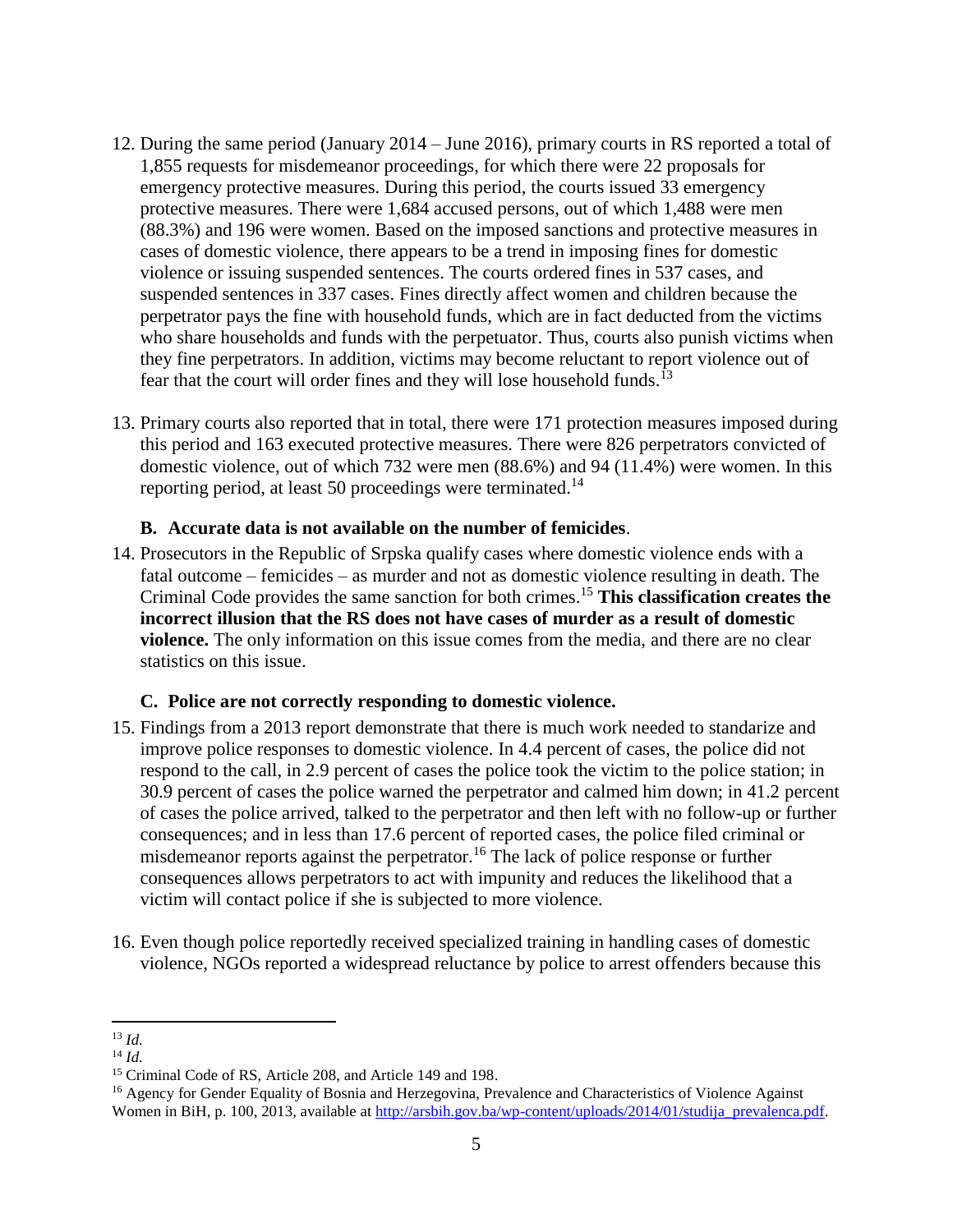would break up families.<sup>17</sup> In addition, although police are authorized to temporarily remove domestic violence perpetrators from their homes, they rarely use this provision because they incorrectly consider where the perpetrator would live as part of their analysis.<sup>18</sup> Instead, nonviolent victims must leave their homes to seek safety.

17. Problems also arise if the police do not communicate with the prosecutors and the courts regarding cases where they file both criminal and misdemeanor reports for the same act of domestic violence. Misdemeanor proceedings are typically faster than criminal proceedings. If the police do not inform the prosecutor and the Magistrates Court that other proceedings are pending, the misdemeanor court is likely to reach a conclusion first. Because a defendant cannot be tried twice for the same incident, the criminal proceedings are withdrawn.<sup>19</sup> As a result, perpetrators of domestic violence are able to escape more severe sanctions.

#### **D. Domestic violence is prosecuted as a misdemeanor.**

- 18. In RS, domestic violence can be treated as a misdemeanor under the Law on Protection of Domestic Violence (LPDV) or a crime under the Criminal Code. **In practice, however, most domestic violence cases are filed as misdemeanors, which results in lower sanctions, increased recidivism, and only the most serious cases being identified as criminal offenses.** The reasons cited are that misdemeanors are easier to prove and cases will be processed more quickly.<sup>20</sup> There were reports that higher levels of sanctions would only be imposed in cases resulting in serious bodily injury or death of the victim.<sup>21</sup>
- 19. **Courts typically sentence perpetrators of gender-based violence, especially perpetrators of domestic violence, to fines and, rarely, very short prison sentences, even for repeat offenders.** Many of the sentences for gender-based violence are often suspended or thrown out altogether. Judges often justify these reduced sanctions based on the family status and the need to provide for minor children as a reason to mitigate the offense, even though the crime was committed against family members.<sup>22</sup>

# **V. Analysis of Compliance with the Convention regarding other issues.**

 $\overline{a}$ <sup>17</sup> 2015 Human Rights Report.

<sup>18</sup> *Id.*

<sup>&</sup>lt;sup>19</sup> Information from Foundation "Women's Center" Trebinje.

 $20$  This does not appear to be the case, however. Activists reported to the Special Rapporeur on violence against women, its causes and consequences, that protection measures still take up to six months to be processed, even though these are urgent measures. Report of the Special Rapporteur on violence against women, its causes and consequences, Rashida Manjoo, Addendum, Mission to Bosnia and Herzegovina, A/HRC/23/49/Add. 3, 4 June 2013, ¶¶ 82-83, [http://www.ohchr.org/Documents/HRBodies/HRCouncil/RegularSession/Session23/A-HRC-23-49-](http://www.ohchr.org/Documents/HRBodies/HRCouncil/RegularSession/Session23/A-HRC-23-49-Add3_en.pdf) [Add3\\_en.pdf](http://www.ohchr.org/Documents/HRBodies/HRCouncil/RegularSession/Session23/A-HRC-23-49-Add3_en.pdf) (Special Rapporteur Report); information also from Foundation "Women's Center" Trebinje. <sup>21</sup> Special Rapporteur Report, ¶83.

 $22$  A. Petric, Absence of Systemic Protection and Secured Access to Justice, 2016, p.7.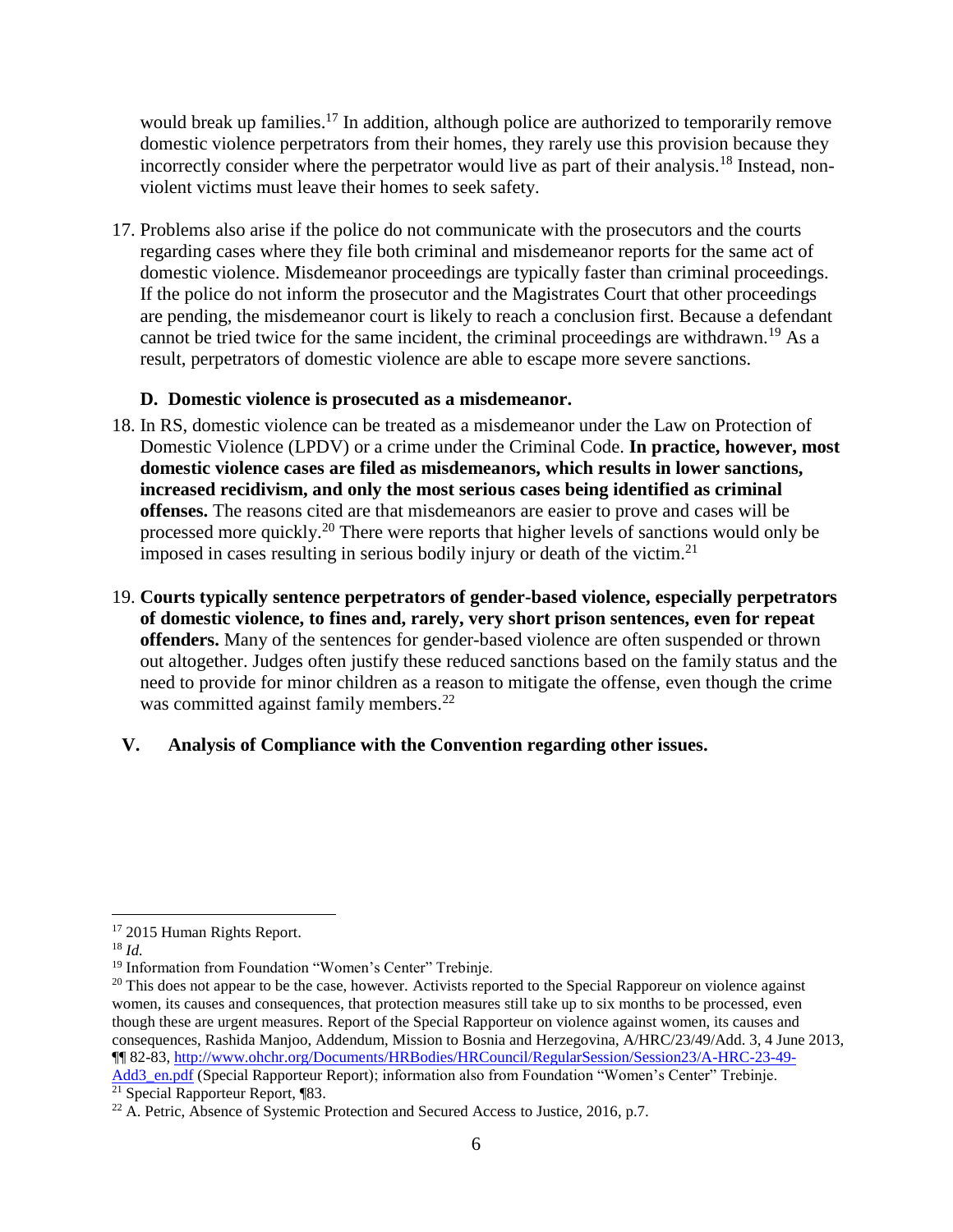#### A. **Serious problems with adequate funding and availability for victim shelters compromise women's rights**.

- 20. There are nine shelters throughout Bosnia and Herzegovina, with a total capacity of 173 persons.<sup>23</sup> Based on the country's population and international recommendations, there should be 379 shelter beds available.<sup>24</sup> Many shelters also serve as safe houses for human trafficking victims—putting additional strain on not only resources and staff, but also victims seeking refuge and protective services.<sup>25</sup>
- 21. Three of the shelters are located in RS, and they are operated by NGOs. All three shelter locations are in the northern and central part of RS. According to the three NGOs in RS that run the shelters, there were 107 women and 113 children sheltered during 2013. Data from the Ministry of Family, Youth and Sport of the RS Government only identified 40 women and 46 children. $26$
- 22. **Centers for social work (CSW) control access because of the way shelters are funded.** Under the LPDV, up to 70 percent of funds for shelters are paid from the budget of RS and 30 percent are paid by the local governments. However, the funds from the local government are transferred to the CSW, not directly to the NGO operating the shelter.<sup>27</sup> CSWs only provide referrals to shelters if they have established that the victim has no family member or friend who could accommodate her and if there is no danger of repeated violence in such accommodation.<sup>28</sup> CSWs also habitually refuse to recognize psychological violence as a form of domestic violence, and therefore deny shelter for victims of psychological violence.<sup>29</sup> NGOs reported that women who call the SOS telephone number are referred to the CSWs, who refuse to issue referrals to avoid paying the associated costs, and that CSWs usually plan in advance the number of victims to be placed in safe houses during the year and do not want to increase it.  $30$
- 23. **CSWs determine whether a victim receives a referral to a shelter and also decide the number of days she may stay there.** In practice, issuing decisions for a 15-day or a onemonth stay, instead of allowing longer periods of time that would allow for psycho-social treatment and trauma recovery, reduces the effect that shelters can have, and approximately 80 percent of women victims of domestic violence return to violent households. Recovering from a violent relationship is painful and arduous and requires more than 15 days or a month.<sup>31</sup>

 $\overline{a}$ 

<sup>23</sup> 2015 Human Rights Report.

<sup>24</sup> Women Against Violence Europe, Report on the Role of Specialist Women's Support Services in Europe, p. 24- 25 and Table 13, 2015 [http://fileserver.wave-network.org/researchreports/WAVE\\_Report\\_2015.pdf.](http://fileserver.wave-network.org/researchreports/WAVE_Report_2015.pdf)

<sup>25</sup> 2015 Human Rights Report.

<sup>&</sup>lt;sup>26</sup> Written Contribution to the EU Progress Report on Bosnia and Herzegovina 2014, Foundation United Women Banja Luka, BiH, p.2, available at [http://eu-monitoring.ba/site/wp-content/uploads/2014/06/Contribution-to-the-EU-](http://eu-monitoring.ba/site/wp-content/uploads/2014/06/Contribution-to-the-EU-Progress-Report-on-BiH-2014-UWBL-1.pdf)[Progress-Report-on-BiH-2014-UWBL-1.pdf.](http://eu-monitoring.ba/site/wp-content/uploads/2014/06/Contribution-to-the-EU-Progress-Report-on-BiH-2014-UWBL-1.pdf)

<sup>&</sup>lt;sup>27</sup> Information from Foundation "Women's Center" Trebinje.

<sup>&</sup>lt;sup>28</sup> A. Petric, Absence of Systemic Protection and Secured Access to Justice, p. 9 and n. 15, 2016 (citing Experiences from the safe house managed by Fonacija Udruzene zene Banja Luka and Fondacija Lara Bijeljina).

<sup>&</sup>lt;sup>29</sup> Written Contribution to the EU Progress Report on Bosnia and Herzegovina 2014, Foundation United Women Banja Luka, BiH, p.2 (citing evidence provided by the Women's Organization "Lara" Bijeljina).

<sup>&</sup>lt;sup>30</sup> A. Petric, Absence of Systemic Protection and Secured Access to Justice, p. 9, 2016.

<sup>&</sup>lt;sup>31</sup> Information from Foundation "Women's Center" Trebinje.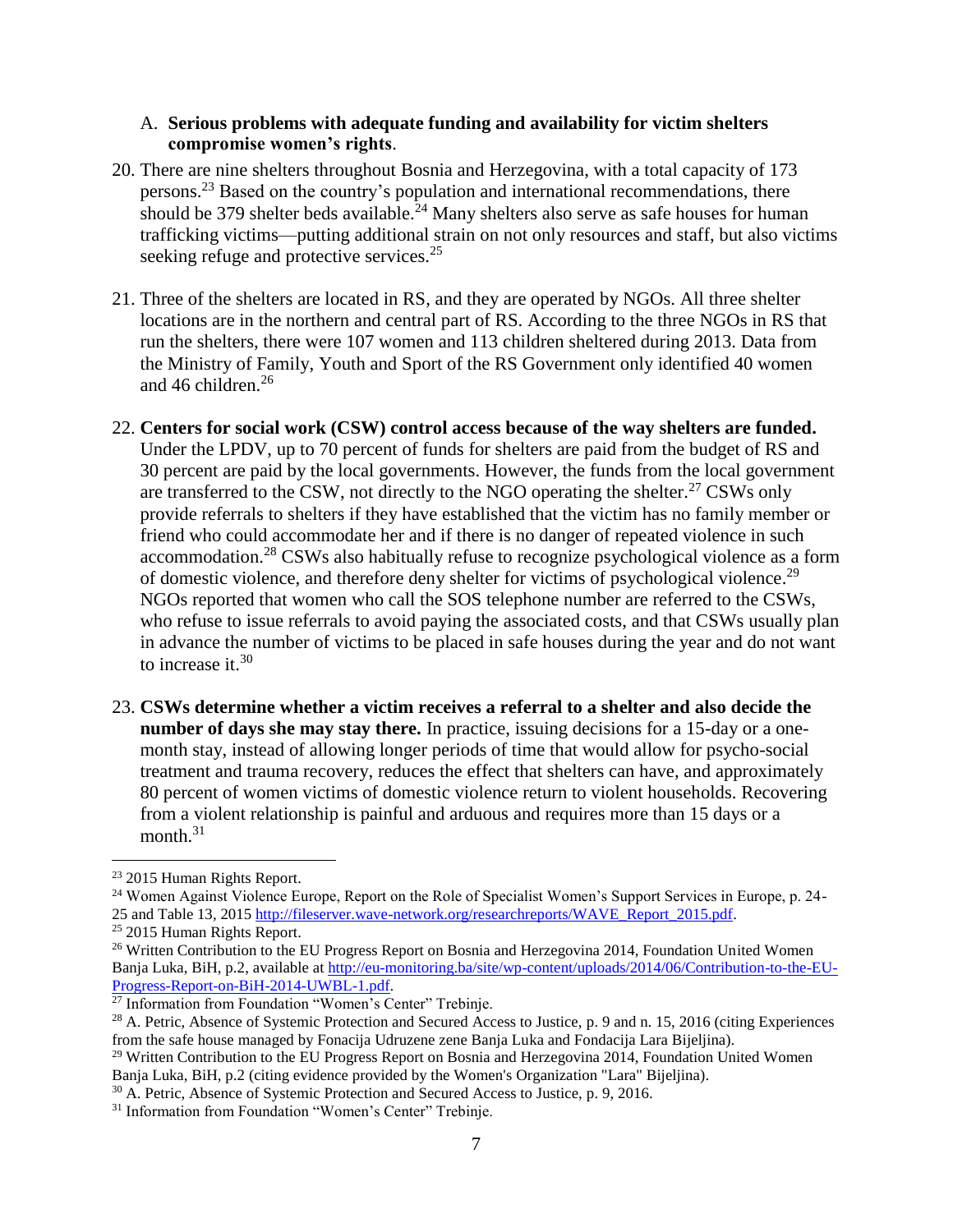- 24. Official authorities perceive sheltering survivors of domestic violence in the safe houses as a service, and not measure of social support and protection guaranteed by the laws. According to the Ministry of Family, Youth and Sport in the period from January 2014 to June 2016 the CSWs reported 3,094 cases of domestic violence, out of which only 103 of them were accommodated in safe houses.<sup>32</sup>
- 25. The Foundation "Women's Center" Trebinje has lobbied for years for a shelter in the Eastern Herzegovina part of RS. There currently are no shelters in this area, so victims must be transferred to shelters in the northern or central part of RS. Victims from RS are not able to stay in shelters in the Federation of Bosnia and Herzegovina because of the specific way that shelters are funded. Thus, **a victim from Trebinje would have to travel to Banja Luka, which is a six-hour drive in one direction. For many victims, this is an insurmountable obstacle, and they have been forced to stay in a violent household.** A positive development is that the Ministry of Family, Youth and Sports has decided to help build a safe house in Trebinje.<sup>33</sup>

### **B. RS Family Law allows parents who sexually abuse their children to have their parental rights restored.**

26. Inconsistencies in legal provisions mean that parents who have sexually exploited their children may be able to restore their parental rights. Articles 195 and 196 of the Criminal Code of RS provide that any person who commits a sexual act with a child and who is a guardian or adoptive parent of such child will be punished by imprisonment for a term between five and fifteen years. Article 106(2) of the Family Law also allows the courts to deprive parental rights because of the sexual exploitation of a child. However, Article 106(4) of the Family Law of RS provides that the court can restore the parental rights of those who sexually exploited a child, if the reason for which the parent was denied their parental rights no longer exists. NGOs have advocated amending Article 106 of the Family Law of  $RS^{34}$  to add the words "except in cases of sexual exploitation of a child," but this amendment has not been adopted.

#### **C. Economic issues create barriers for victims to leave violent situations.**

27. **About 80 percent of domestic violence victims who reside in safe houses return to a violent household,** mainly because of economic dependence and a lack of opportunities to find employment or start a business**.** Also, due to the lack of economic support, a large number of women do not report violence. For these reasons, it is necessary to provide financial support or employment to women victims of domestic violence so that they can achieve their independence from the abuser and leave an abusive situation.<sup>35</sup>

 $\overline{a}$ 

<sup>32</sup> *Id.*

<sup>33</sup> *Id.*

<sup>&</sup>lt;sup>34</sup> Foundation "Women's Center" Trebinje has repeatedly been the proponent of the Amendment to Article 106 of the Family Law RS.

<sup>&</sup>lt;sup>35</sup> Information from Foundation "Women's Center" Trebinje.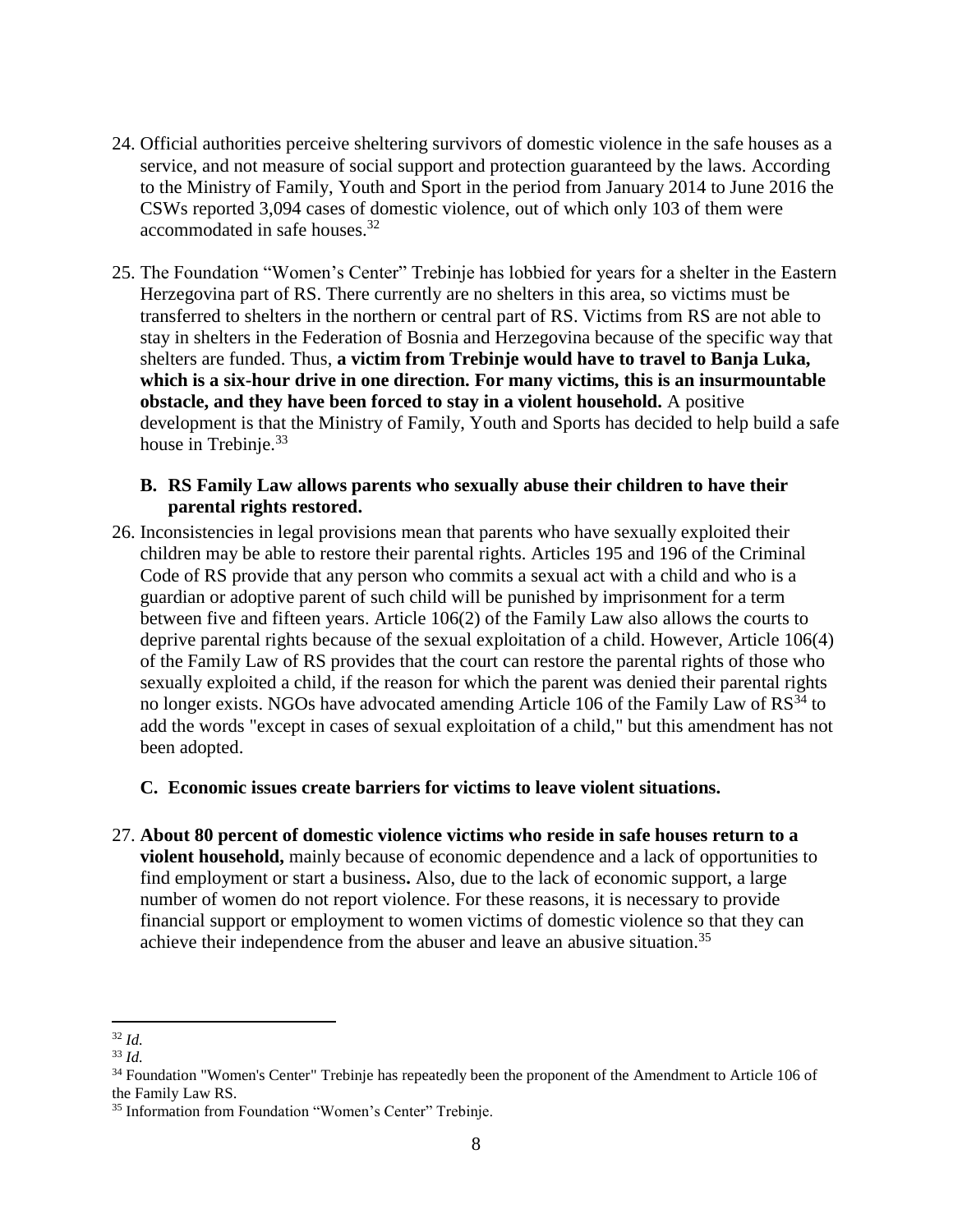- 28. Women victims of domestic violence usually are forced to stay in a violent household because of economic dependence on their perpetrators. Perpetrators usually do not allow their wives to work because economic dependence contributes to their control and keeps the victim dependant on him and without the possibility of leaving the household.<sup>36</sup> The LPDV of RS does not include any provisions for protective measures that provide economic support when a domestic violence victim leaves a perpetrator.
- 29. Even if the victim is empowered to leave the abuser, private sector employers are reluctant to employ victims of domestic violence out of fear that her abuser will show up at the workplace and threaten not only her, but others as well, or because victims may have higher rates of absence because they are caring for their children as single mothers. As a result, there are reduced employment opportunities, and a victim is unable to establish her economic independence.
- 30. Moreover, a woman may not be able to obtain a loan to establish her economic independence. The banks that provide loans with reasonable interest rates require clients to grant a security interest in or mortgage assets adequate to secure the loan amount. Such conditions discriminate against women because women often give up property they inherited under customary law to their brothers. In addition, a woman's acquired assets are usually registered in her father's, husband's, or son's name, not in her name. As a result, women are not listed as the owners of real estate, and banks may deem them not to be credit-worthy.<sup>37</sup>
- 31. A positive development has been including victims of domestic violence for the first time as a vulnerable category in the "Employment Strategy of the Republic of Srpska for 2016 to 2020" and in the "Action plan for employment of the RS for 2017."<sup>38</sup> Unfortunately, the RS Gender Centre and the Gender Equality Agency of Bosnia and Herzegovina have reduced their activities, with no substantial efforts to amend laws and other regulations in order to improve the situation of vulnerable women.

# **D. Mediation in Divorce**

32. Mediation is a mandatory part of divorce proceedings where spouses have a child, even in cases of severe forms of domestic violence or where this procedure is redundant and only prolongs divorce proceedings. As indicated in the Handbook for Legislation on Violence Against Women, legislation should prohibit mediation in all cases of violence against women because mediation can be problematic and dangerous where there is domestic violence, as the parties may not have equal negotiating power.<sup>39</sup>

 $\overline{a}$ <sup>36</sup> *Id.*

<sup>37</sup> *Id*.

<sup>38</sup> Foundation Women's Center "Trebinje, Foundation" Lara "Bijeljina, and Association" Helsinki Citizens' Assembly "Banja Luka submitted a package of economic measures for women victims of domestic violence. <sup>39</sup> Economic & Social Affairs, Division for the Advancement of Women, Handbook for Legislation on Violence Against Women 3.9, (2010).